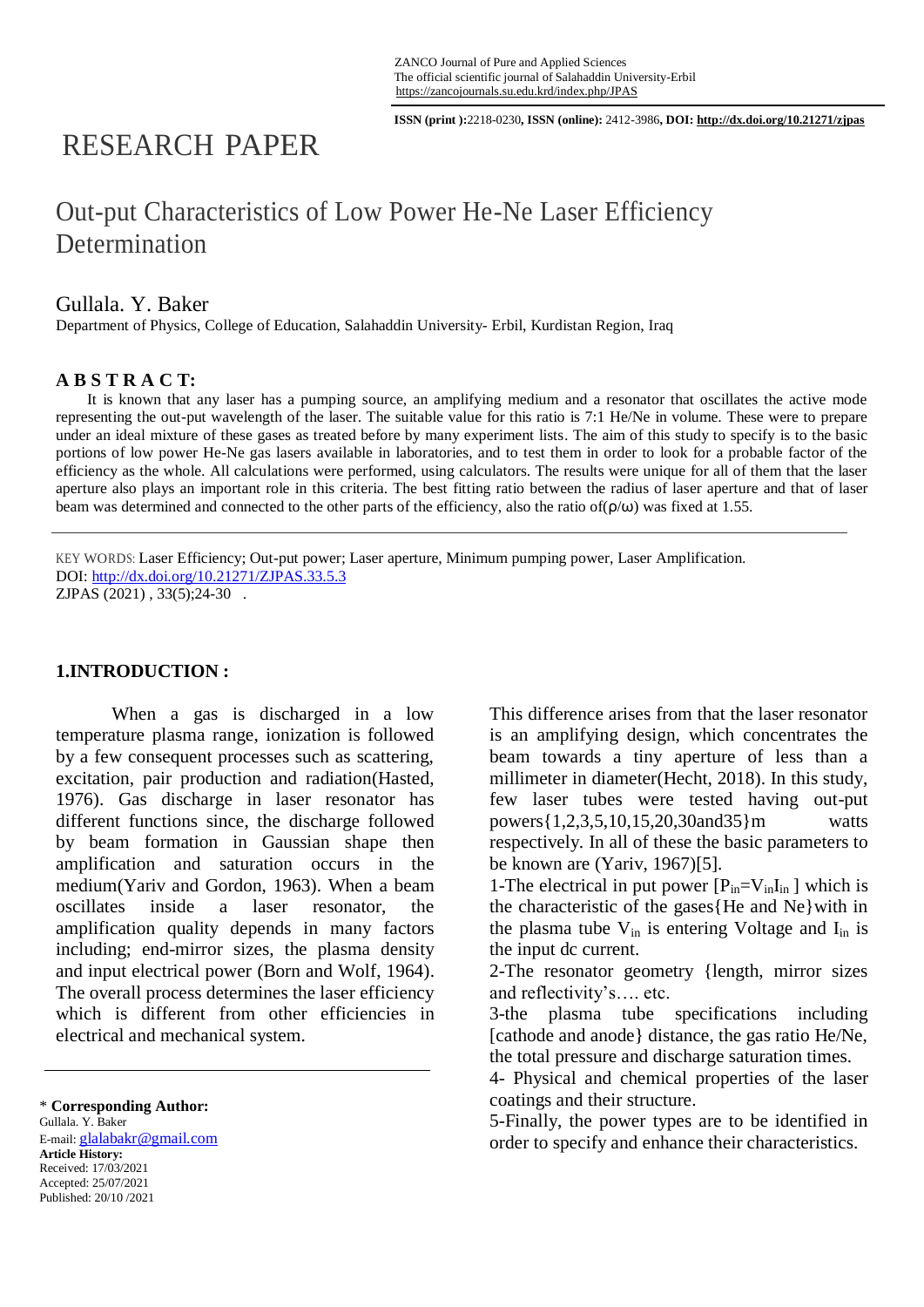#### **2.Theory:**

 From the parameters mentioned in the introduction one can get the formulas for basic parts of the power which ends of the outside plane of the output mirror, mentioned as the transmitted or useful out-put power(Abdul-Rahim and Mawlud, 2013).

In this case and according to their order of performance, these were the following:

1- The input electrical power coming from the step-up transformer as  $V_{in}$  and  $I_{in}$  respectively. So:

 $P_{in} = V_{in} I_{in}$  in watts … (1)

2-Minimum pumping power (MPP) which is the necessary power needed to assure the desired process of population inversion, it is the function of the oscillating photon energy, the volume of the capillary tube and the lifetime of the upper level  $T_u$  in seconds(K. Evans and Sommerfield, 2015). This is

 $MPP=h\nu\Delta NV/\tau_{u}$  ...(2)

Here  $\Delta N$  is the optimum population inversion density in  $m^{-3}$ , v is the volume of capillary tube in  $m^3$  and  $\tau_u$  is the mean life time of upper laser state.

The maximum output power stored in the resonator known as  $P_{\text{sat}}$ , which is:

$$
\mathbf{P}_{\text{sat}}=\mathbf{I}_{\text{sat}}.\mathbf{A}
$$

 $\ldots(3)$ 

Here A is the the cross-sectional area of the laser beam, I<sub>sat</sub>. is the saturated intensity of the laser beam and it is the characteristic of photon energy(hv), the  $\sigma_{st}$  is the stimulated emission cross section, and the saturated life time of the process. $\tau_{sat}$ :

 $\therefore I_{\text{sat}} = h \nu / \sigma_{\text{st}}. \tau_{\text{sat}}$  …(4)

In unit of watt/ $m^2$ .

 $\sigma_{st}$  is also the function of active medium characteristics.

4- the central power at the center of the resonator  $P_0$ , which is the (Urquhart, 2020).

 $P_0 = Lg_0/2[1-(a_0/Lg_0)^{1/2}]^2$  $\ldots$  (5) Where Lis the resonator length,  $g_0$  is the gain coefficient,  $a_0$  is the loss factor is equal to 0.005, and in equ.5 the whole bracket [1-  $(a_0/Lg_0)^{1/2}$ ] represents the aperture efficiency.

Now, on the behalf of these information's, the individual parts of the laser efficiency could be defined as(Morace et al., 2019):

$$
a - \eta_{pump} = \frac{MPP}{Pin} \qquad \qquad \dots (6)
$$

b- 
$$
\eta_{res} = \frac{P0}{P_{sat}}
$$
 ... (7)  
c-  $\eta_{ap} = 1 - e^{-2\rho 2/\omega 2}$  ... (8)

Where  $\eta_{\text{pump}}$  is the pumping efficiency,  $\eta_{\text{res}}$  is the resonator efficiency  $\eta_{ap}$  is the aperture efficiency. In equ.8, ρ is the radius of laser aperture and ω is the radius of the beam.

#### **2.Results and discussion:**

 Throughout the whole work, parameters are the Own of the laser tubes such as their out-put their length, density and geometric parameters, and the He:Ne ratio was fixed as7:1 involves. From these the calculated portions of the efficiency were drown individually as in Figures1, and2, respectively, the results show that their values are different, according to different input parameters, the common values of these were (Bartal et al., 2012).

1-The small signal gain coefficient,  $q_0$ = $0.1 \text{m}^{-1}$ 2-The scattering and absorption coefficient,

 $a_0=0.005$ 

3-Stimulated emission cross-section,  $\sigma_{st}$ =3\*10<sup>-</sup>  $17 \text{ m}^2$ 

4-life time of upper laser level,  $\tau_u = 3*10^{-8}$  sec.

5-Population inversion density , $\Delta N = 5*10^{15}$  m 3 .

 From these, one can determine the fixed ratio  $ρ$  /ω, which was optimum for all laser tubes as (1.5). Also, the idea of the laser aperture to be part of the process was clear in calculating the total power efficiencies as (Cockbill, 2017):

 $M_{ap}$ - $P_{out}$  / $P_o$ , here  $P_{out}$  and  $P_o$  are the out put power and the central power stored in the resonator. Where  $P_{out}$ ,

 $P_{out}=P_{in}[1-e^{-2\rho2/3}]$ 2ρ2/  $ω$  2] ………(9)

The results revealed that the effective part of these was the resonator efficiency.

The results were very close to standard evaluation of total laser efficiency, since the optimum value of common produced He-Ne laser exceeds  $(10^{-4})$  slightly.

Figure<sup> $\theta$ </sup> represents the graph of the resonator efficiency as the function of Pout for the laser. Figure2 is the plot of  $(ρ/ω)$  as the function Transitions of out put mirror  $[1-e^{2r^2/\omega^2}]$  r is the variable value of  $ρ$ . Finally, Figure<sup> $τ$ </sup> is the variation of Resonator Efficiency as the

ZANCO Journal of Pure and Applied Sciences 2021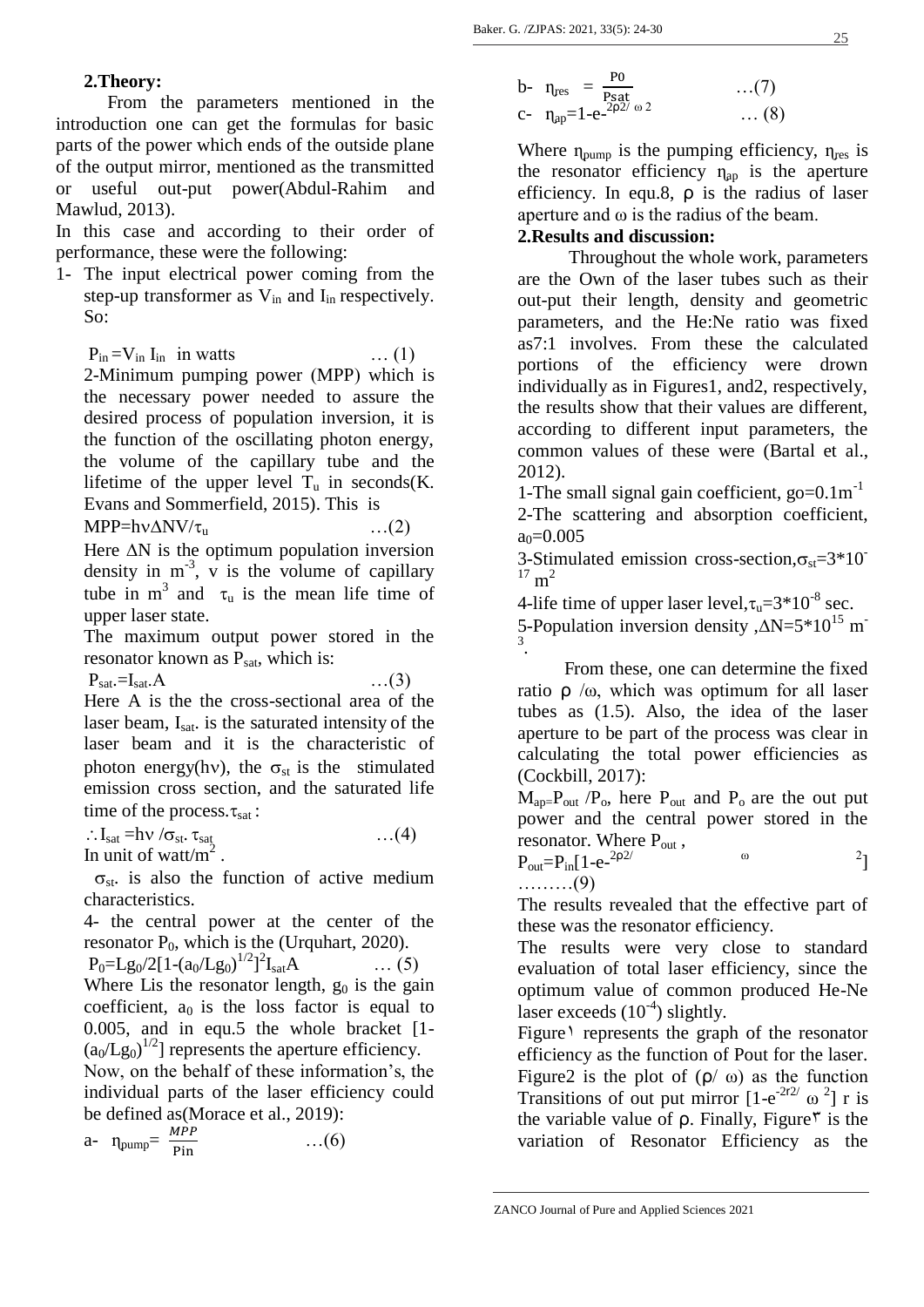.

function of total power stored in the resonator

Figure<sup> $t$ </sup> is the variation of power output

against the power stored of the laser.

Table 1: Variation of the efficiency resonator as a function of output power.

| $P_{out}$      | $\eta_{\text{res.}}$ | $P_{out}$       | $\eta_{\rm res.}$   |
|----------------|----------------------|-----------------|---------------------|
|                | 4094116.6330839800   | 16              | 8140995.4877139800  |
| $\overline{2}$ | 4363160.8667709000   | 17              | 8411403.5125626300  |
| $\overline{3}$ | 4632349.7439486100   | $\overline{18}$ | 8681866.3268220600  |
| $\overline{4}$ | 4901671.0285245500   | 19              | 8952381.4203046600  |
| 5              | 5171114.1180711600   | 20              | 9222946.4688368900  |
| 6              | 5440669.7538544300   | 21              | 9493559.3155148900  |
| $\overline{7}$ | 5710329.7938613800   | 22              | 9764217.9543208100  |
| 8              | 5980087.0328641500   | 23              | 10034920.5157464000 |
| 9              | 6249935.0581287300   | 24              | 10305665.2541313000 |
| 10             | 6519868.1325000000   | 25              | 10576450.5364722000 |
| 11             | 6789881.0987705900   | 26              | 10847274.8325000000 |
| 12             | 7059969.3007809600   | 27              | 11118136.7058526000 |
| 13             | 7330128.5178064100   | 28              | 11389034.8061998000 |
| 14             | 7600354.9095944200   | 29              | 11659967.8621976000 |
| 15             | 7870644.9700126400   | 30              | 11930934.6751675000 |

Table 2: Variation of aperture to beam radius ratio against the transitions of output mirror.

| $1 - e^{-2(r/w)2}$ | 0.95606     | 0.96414 | 0.97092            | 0.97902 | 0.98508 | 0.99074      | 0.9927    | 0.9950 | 0.9956 |
|--------------------|-------------|---------|--------------------|---------|---------|--------------|-----------|--------|--------|
| $\rho/\omega$      | つぐ<br>ر ے . | 1.29    | $\Omega$<br>ر ر. د | 1.39    | 1.45    | 52<br>ر ر. د | 57<br>1.J | 1.63   | 1.65   |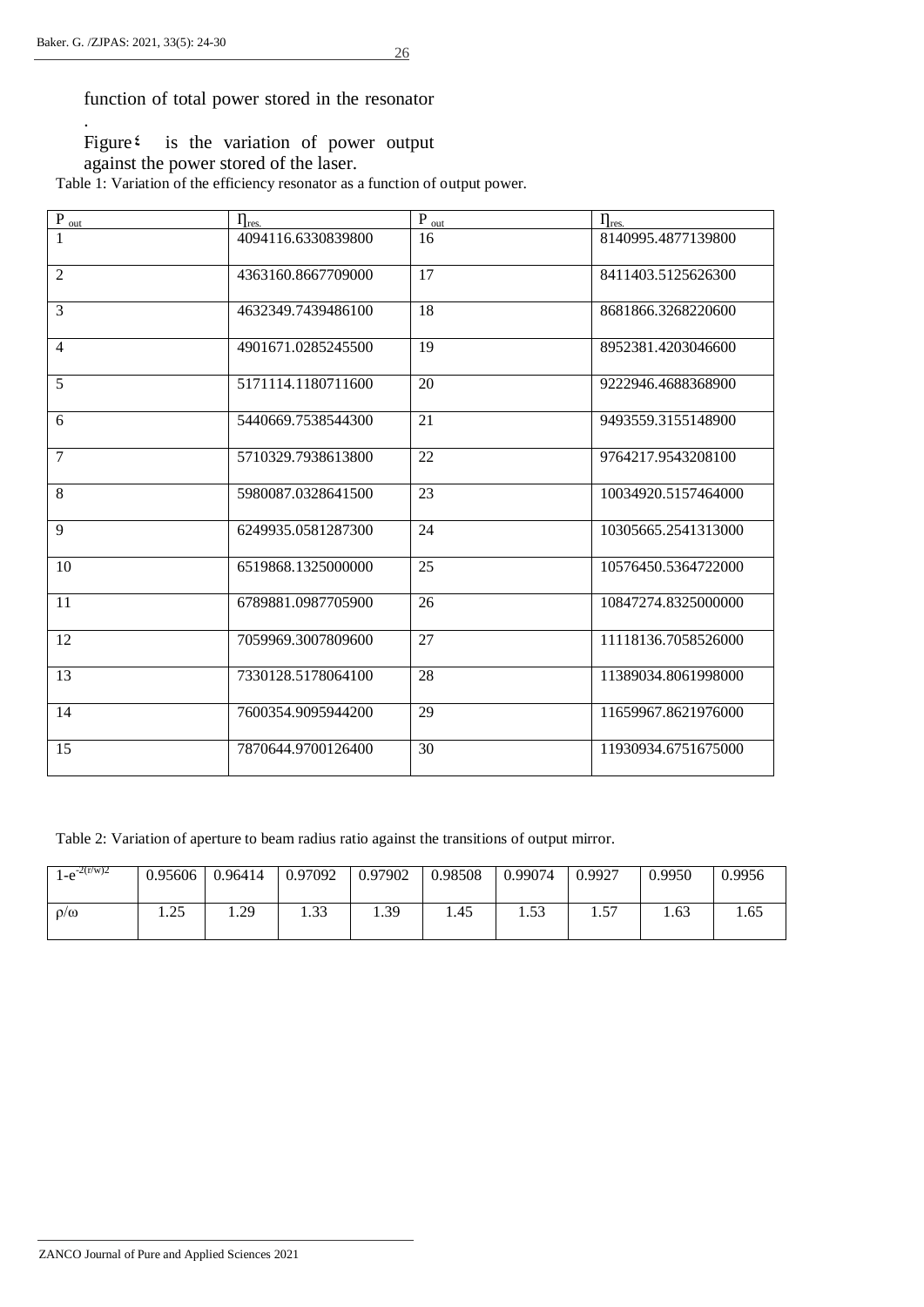



ZANCO Journal of Pure and Applied Sciences 2021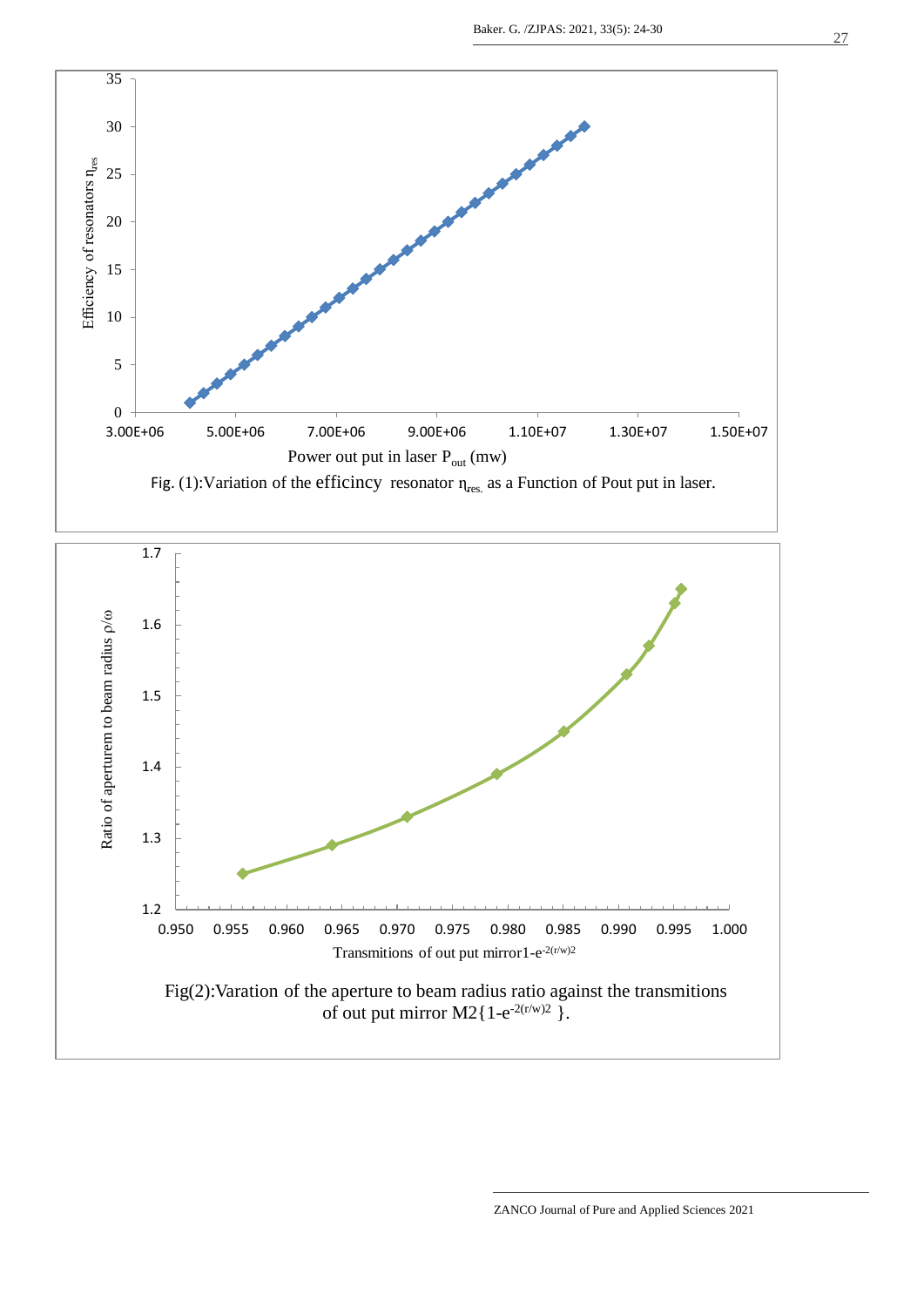28

Table 3: Variation of resonator efficiency as a function of total power stored in resonator.

| D<br>stored    | 4.415 | 6.413 | 6.791 | 15.698 | 20.113 | 54.328 |
|----------------|-------|-------|-------|--------|--------|--------|
| $\Pi^*10^{-2}$ | 0.167 | 0.195 | 0.225 | 0.426  | 0.715  | 1.3883 |

#### Table 4: Variation of power output against the power stored of the laser.

| $\mathbf{P}_{\textrm{stored}}$ | $P_{\underline{\hspace{1mm}\text{out}}}$ | $\mathbf{P}_{\textrm{stored}}$ | $P_{out}$ |
|--------------------------------|------------------------------------------|--------------------------------|-----------|
| 4.0941166331                   |                                          | 8.1409954877                   | 16        |
| 4.3631608668                   | $\overline{2}$                           | 8.4114035126                   | 17        |
| 4.6323497439                   | $\overline{3}$                           | 8.6818663268                   | 18        |
| 4.9016710285                   | $\overline{4}$                           | 8.9523814203                   | 19        |
| 5.1711141181                   | $\overline{5}$                           | 9.2229464688                   | 20        |
| 5.4406697539                   | 6                                        | 9.4935593155                   | 21        |
| 5.7103297939                   | $\overline{7}$                           | 9.7642179543                   | 22        |
| 5.9800870329                   | 8                                        | 10.0349205157                  | 23        |
| 6.2499350581                   | 9                                        | 10.3056652541                  | 24        |
| 6.5198681325                   | 10                                       | 10.5764505365                  | 25        |
| 6.7898810988                   | 11                                       | 10.8472748325                  | 26        |
| 7.0599693008                   | 12                                       | 11.1181367059                  | 27        |
| 7.3301285178                   | $\overline{13}$                          | 11.3890348062                  | 28        |
| 7.6003549096                   | 14                                       | 11.6599678622                  | 29        |
| 7.8706449700                   | 15                                       | 11.9309346752                  | 30        |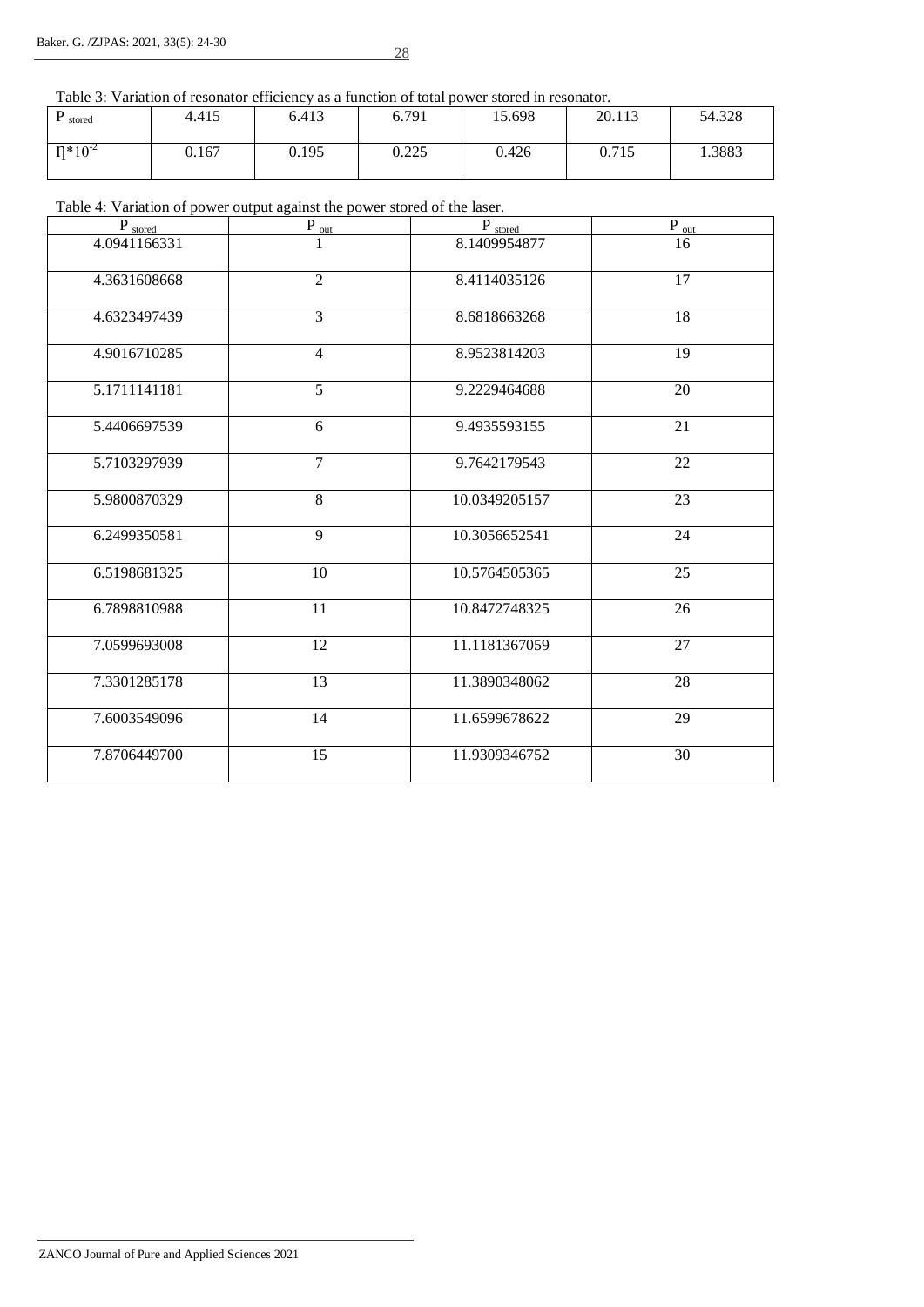

Resonator.



#### **4. Conclusion**

 Throughout the whole work, it was clear that estimation of the overall efficiency of any laser

tube is a very complicated process, since it is a non- liner combinations of many parts. The essential parts are the laser aperture, the input power and the resonator efficiencies. From